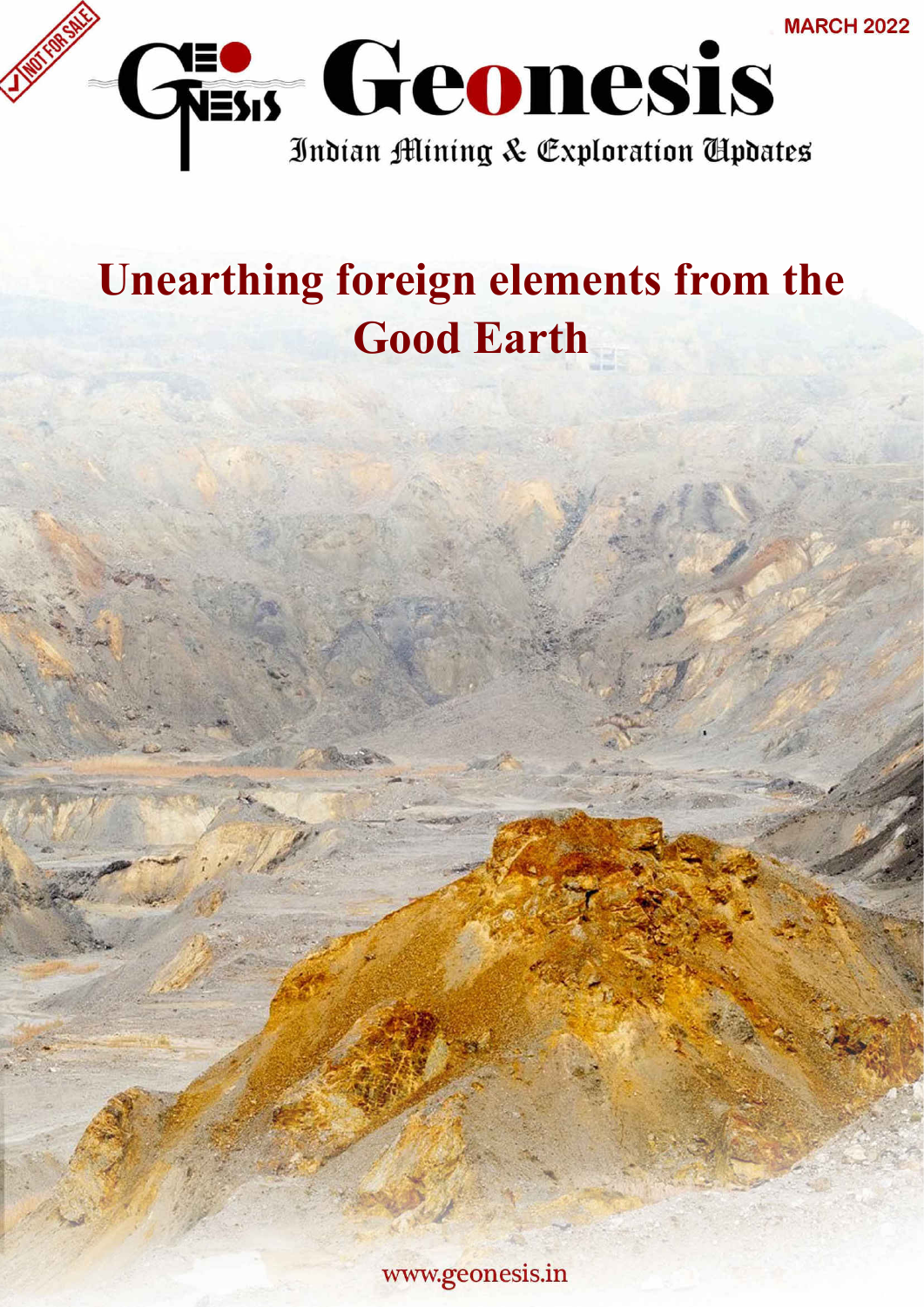### **Unearthing foreign elements from the Good Earth**

Beyond base and ferrous, Rare Earth Elements (REE), a group of 17 chemical elements that occur together in the periodic table, merit an introspection.

The creator of 'The Odd Couple' captioned his memoir 'Neil Simon Rewrites,' a wry reference to [Hollywood's](https://www.financialexpress.com/about/hollywood/) penchant for modifying scripts. Rewriting a Nation's economic future calls for foiling a bigger plot.

Foil is most appropriate because the domain in question is metals, with a drama playing out on the world stage… its genre being a quest for rare earth and precious minerals, in which foreign elements, covert and overt, vie for dominance.

The target could be stable elements in the periodic table such as iron, copper, zinc and aluminium, so as to create economic instability or excess dependence on major producers. Here are some nuggets in support of my hypothesis.

**Steel:** China tops the top 10 list, and India is second, according to the World Steel Association.

**Aluminium:** China ranks first, and GCC countries second, as per International Aluminium Institute ranking.

**Zinc:** First is China, and India ranks fifth, as per The Global Economy website.

**Copper:** Chile, Peru and China rank among the top 3 copper producing countries in the world, according to an NS Energy report.

Beyond base and ferrous, Rare Earth Elements (REE), a group of 17 chemical elements that occur together in the periodic table, merit an introspection. Read on if you wonder why.

Public Sector Undertaking Indian Rare Earths Limited has captive units at Kerala, Tamilnadu and Odisha which together mine and process Ilmenite and other associated beach sand minerals such as Rutile, Zircon, Sillimanite, Rare Earth Chloride, and a High Pure Rare Earths (HPRE) plant to produce separated Rare Earth Oxide/Carbonates.

Natural resources conglomerate [Vedanta](https://www.financialexpress.com/market/stock-market/vedanta-ltd-stock-price/) recently acquired Nicomet, which produces nickel and cobalt, minerals integral to EV batteries and energy storage systems,

and slated to play a role in India's transition to clean energy and electric mobility. While India has its share of rare earths, a global overview can be scary. China controls 70% of the strategic metals market as per a September 2021 Bloomberg news report. It accounts for 97% of global production of rare earths according to the US Foreign Policy Research Institute. Although China is the world leader in rare earth production, it only controls about 36% of the world's reserves.

REEs mined in other countries are sent to China for refining. Reasons could be lower labor costs, generous state subsidies and investment in rare earth mining and processing for over two decades.

In 2020, the monopoly and grip became so evident that President Donald Trump signed an executive order "declaring a national emergency in the mining industry," aimed at "incentivizing domestic production of rare earth minerals critical for military technologies while reducing American dependence on China."

His successor, Joe Biden, ordered in March 2021 a review of critical minerals and rare earths supply, as realisation dawned that reliance on imports from potentially hostile foreign nations like China creates a national security risk.

Rare earths are a key input in electric vehicles, battery making, renewable energy systems, consumer electronics, computers, communications and defence systems. The minerals' major usage is in [permanent magnets,](https://www.financialexpress.com/market/stock-market/permanent-magnets-ltd-stock-price/) which form part of phones, computers, cars, wind turbines and missile guidance systems. To add to the scare and scarcity, the semiconductor industry too relies on rare earths.

Experts say rare earth mining is straightforward, while separation of concentrate to oxide is not, as the process involves technical and environmental challenges. Hence, a vast majority of Light REE separation is done in China, and almost all Heavy REE separation is done in China. The monopoly on separation has led to China's domination of downstream metal,



alloy and magnet making.

In December 2021, China merged three stateowned rare earth mining companies, and the newly-formed entity is slated to have such an extensive range in rare earths, it has been dubbed "aircraft carrier" by the Chinese media. An example of rare earths stronghold playing out in the diplomatic arena: A decade ago, when a Chinese fishing boat rammed two Japanese coast guard vessels in the waters of the East China Sea, the Japanese wanted to put the fishing boat's captain on trial, whereupon the Chinese government retaliated with a threat of an embargo on rare earth sales to Japan, which would have impacted Japanese car production as REEs are integral to catalytic converters in engines.

How did the United States, which has an abundance of rare earth, and was a key player in the 60s mainly due to deposits at Mountain Pass Mine in California, become an importer? In 1997, Magniquench, America's leading rare earths company, was sold to an investment consortium which included two Chinese stateowned metals firms. Magniquench was shut down in the United States, relocated to China, and reopened in 2003.

Molycorp, the last remaining major rare earths producer in the United States, collapsed in 2015 when China continued to drop prices to the extent others could not compete. In the last few years, prices of many rare earth oxides have risen 500% when China capitalized on its dominant position and began restricting exports. Steadily, Chinese companies have been purchasing rare earth resources in other countries. In 2009, China Non-Ferrous Metal

**MARCH 2022 Page No 1**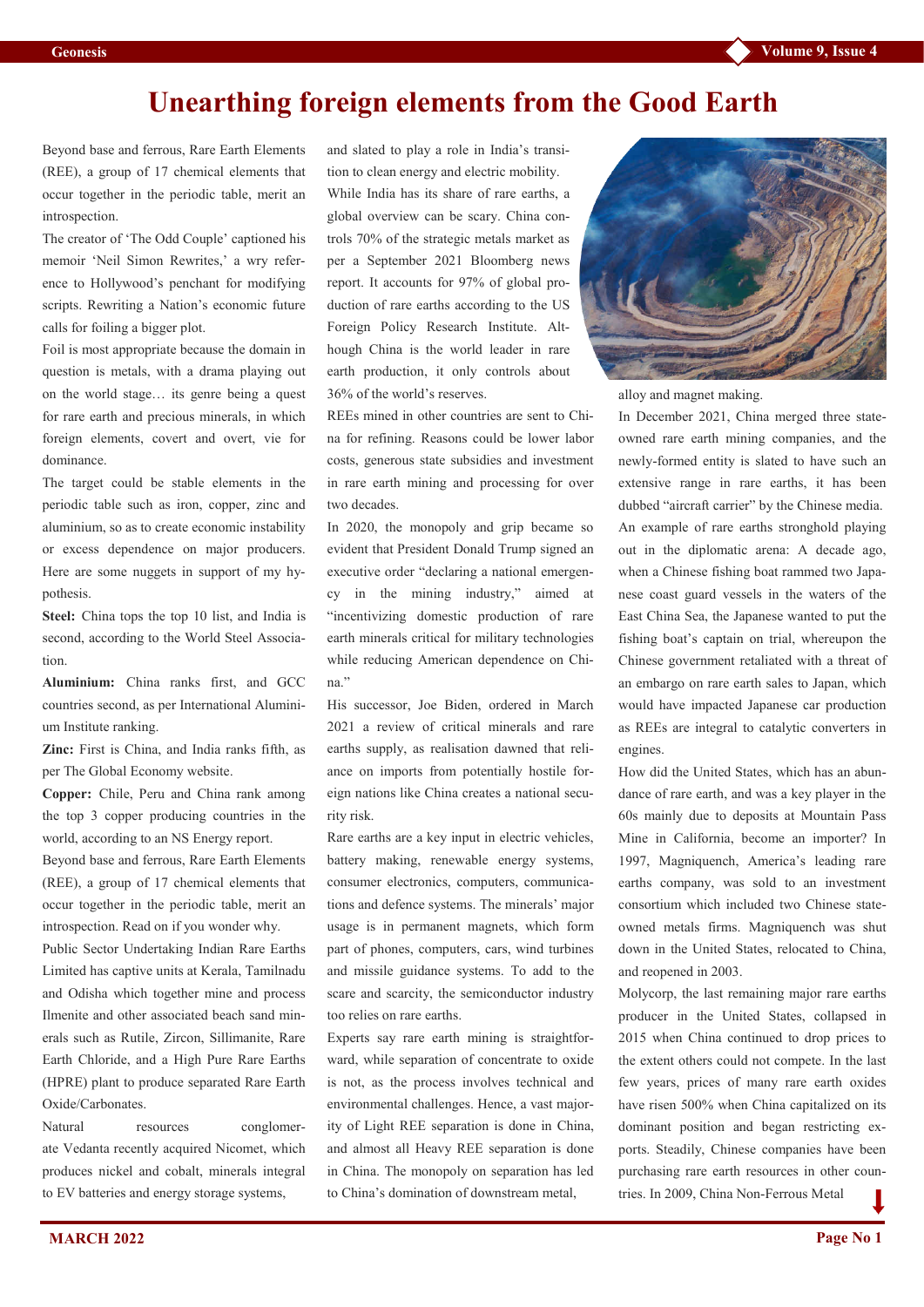Mining Company bought a majority stake in Lynas Corporation, an Australian company that has one of the highest outputs of rare earth elements outside of China, and the Baluba Mine in Zambia.

If you are at ease reading about setbacks faced by US companies, damage control measures by Uncle Sam, or cornering of the metals and rare earths market by China, it's time check our own backyard. In India, the strategy works in reverse through undue focus on companies in the metal production category in which foreign countries wish to gain dominance.

Modern-day coercion is so tactical and subtle, you no longer require a military threat, geographical intrusion or political move to achieve an objective. Use a toolkit loaded with missives such as environment pollution or health hazard, ensure that the accused appear guilty until proven innocent, turn your own countrymen against progress, and the regress benefits the tactician.

The next time a manufacturing facility is announced, next time someone calls for an agitation against an industry in operation, we need to ponder before endorsing the protest in person or on paper. Because we may be playing the role for free, or you could be aiding a group alongside raising slogans for a fee.

Last year, our Prime Minister, Shri Narendra [Modi,](https://www.financialexpress.com/about/narendra-modi/) announced a path-breaking initiative, 'AatmaNirbhar Bharat Abhiyaan' to propel the Nation towards self-reliance, with focus on enhancing manufacturing capabilities in 10

key sectors, which include electronic / technology products, automobiles and auto components, telecom products, renewable energy and specialty steel.

The issue is, if we have to import the refined metals or products essential to achieve selfreliance, the objective becomes self-defeating. Copper for example is key to most products listed above, and the irony is India's largest copper smelter is shut for the last three years, which has turned the country into a net importer.

Let's switch from copper to COP 26, the UN Climate Change Conference held in November 2021. World leaders gathered at Glasgow pledged to cut use of fossil fuels to fight greenhouse gas emissions. Which means investment in EVs and clean energy systems which require four to six times the copper used by conventional sources. If India were to increase production of green energy systems by using copper imported at high price, the cost increase will slow down their deployment and we are back to fuming at thermal energy.

What could be the solutions that the Indian Government could look at? Here are a few:

Create an "essential elements" list and incentivize the segment.

Place metal products essential for green energy on par with defence manufacturing.

Name and nurture companies that can take us faster and closer to our carbon neutral goal.

Monitor such companies, their plants and processes month on month for adherence to Environment, Social and Governance Goals through a body of experts.

With above checks and balances in place, block any attempt to drag the producers into a prolonged legal tangle. This will keep hidden sutradhars at bay even if they continue their ventriloquist bray.

A well-known Chinese idiom 臥虎藏龙 on

which a blockbuster film was based, denotes a place or situation full of unnoticed masters. Our scrutiny of the global metals trade has revealed a strange similarity to the axiom in the marketplace. Permit me to explain:

In India, we pride the Tiger as our national animal. Courage is intrinsic to our DNA. As a country revered by superpowers for grit and intelligence, we must not go on the defensive. Recent media reports on frequent unrest at organisations manufacturing globally competitive products indicate that the foreign hand is no longer speculative but operative. If such elements must be unearthed, we can look for revelation, enlightenment and inner meaning in the idiom's English translation, which sounds innocuous yet sums up the plot: "**Crouching Tiger, Hidden Dragon**."

By R. Chandra Mouli **(**The writer is a communications specialist, columnist and former journalist. Views expressed are his own.)

#### **Source: Financial Express**

### **Aluminium business of Vedanta to bring two mines into operation**



Vedanta's aluminium business, which has not been impacted majorly by COVID-19, would focus on backward integration in the next fiscal and would bring into production two of its mines in Odisha to provide raw material security for its plants, a top

official of the company said.

Vedanta's aluminium business, which has not been impacted majorly by COVID-19, would focus on backward integration in the next fiscal and would bring into production two of its mines in Odisha to provide raw material security for its plants, a top official of the company said.

The CEO of Vedanta's aluminium business Rahul Sharma in an interview with PTI said

**MARCH 2022**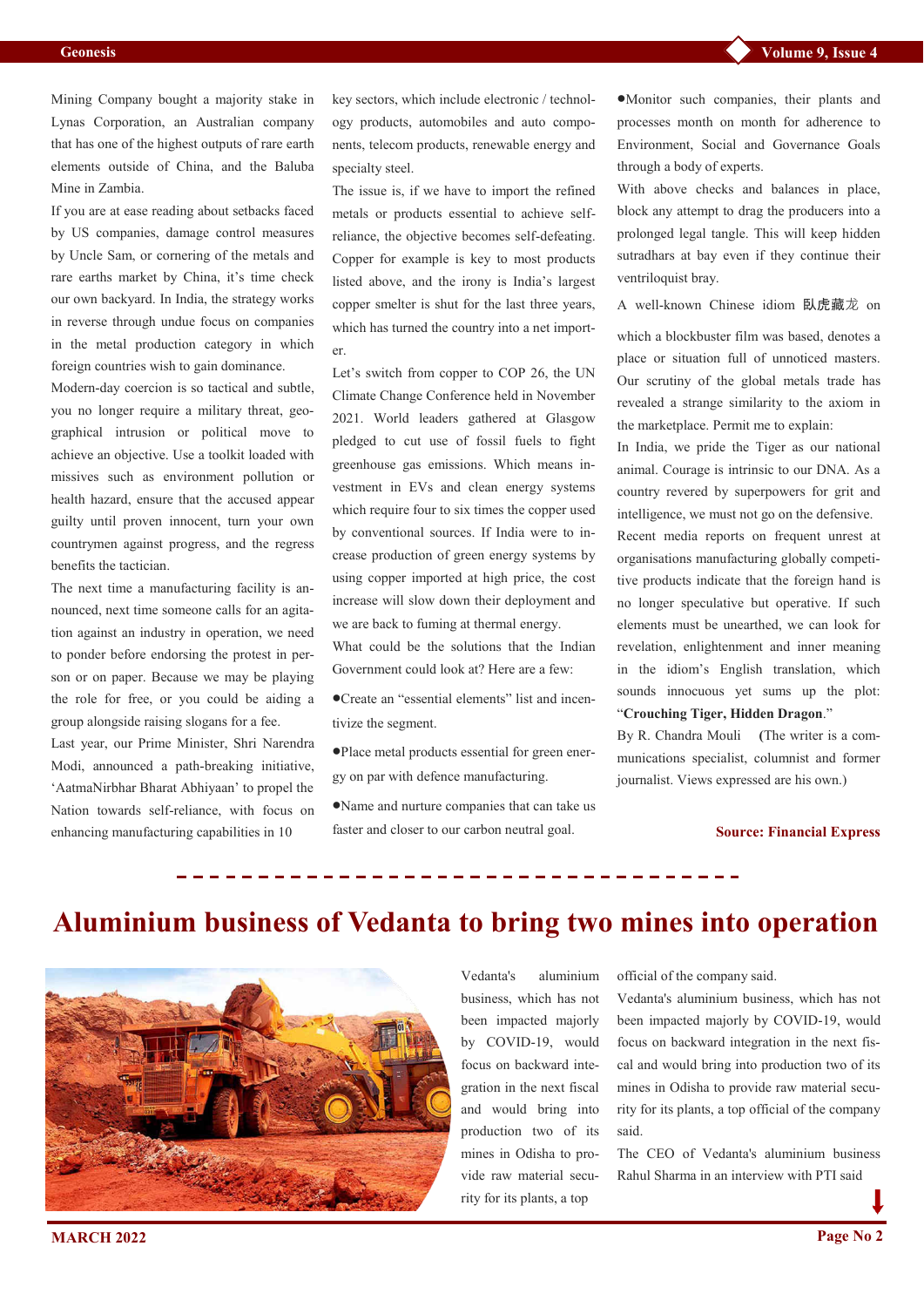that in the coming financial year, the company's "focus would be on backward integration. Second is the raw material. We have some mines.We would like to operationalise one or two mines so that our raw material security becomes captive raw material...We see them (Jamkhani and Radhikapur coal mines) coming into operation next financial year," Sharma said.

The expansion of the company's alumina refinery from the current 2 million tonnes per annum to 5 MTPA is going as per the schedule, he said further

"We are expanding our refinery which is alu-

mina, which is an intermediate product, from 2 to 5 million tonne ...That is going as per the schedule," the CEO said.

On the metal side, the capacity of Vedanta's group firm Balco will increase from 0.56 million tonne (MT) to 1 million tonne (MT).

Sharma further said that to cater to sunrise sectors like electric mobility, renewable energy and aerospace, the company is expanding its portfolio in terms of value-added products like billets and alloys.

"Nothing has been hampered. Rather we are on track from the product side, expansion side, backward integration side, value-added prod-

--------

#### ucts," the CEO said.

[Vedanta](https://www.business-standard.com/topic/vedanta) Aluminium currently produces one of the largest ranges of aluminium and its valueadded product offerings. The company is a leading producer and exporter of aluminium **billets** 

[Vedanta](https://www.business-standard.com/topic/vedanta) Aluminium Business, a division of [Vedanta](https://www.business-standard.com/topic/vedanta) Limited, is India's largest manufacturer of aluminium, producing half of India's aluminium at 1.97 million tonnes per annum (MTPA) in FY'21.

#### **Source: Business Standards**

### **Orissa HC directs state government to set up special courts for cases of illegal mining**

Justice Sahoo also said Odisha benefits from the revenue generated by mining and an increasing number of cases reported under the Mines and Minerals (Development and Regulation) (MMDR) Act, which remain unresolved, can adversely affect the revenues.

The Orissa High Court has asked the state government to establish special courts to conduct the speedy trials of offences related to illegal mining in the region.

Underlining the necessity of such courts, a single judge bench of Justice S K Sahoo said, "This court expects the state government to take necessary effective steps in that regard at the earliest in consonance with the provision under section 30-B of the Mines & Minerals (Development and Regulation) Act, 1957 for constitution of special courts for speedy trial

of offences."

Justice Sahoo also said Odisha benefits from the revenue generated by mining and an increasing number of cases reported under the Mines and Minerals (Development and Regulation) (MMDR) Act, which remain unresolved, can adversely affect the revenues.

The direction was given while adjudicating an anticipatory bail application filed in a case of theft of minor minerals, registered under the

MMDR Act at the Jakhapura police station and pending in the court of the Judicial Magistrate First Class.

A report submitted by district judges pertaining to the pending cases under MMDR Act has said 943 such cases are pending in the subordinate courts. The highest number of cases are

registered in Sundargarh, Keonjhar, and Mayurbhanj.

Justice Sahoo that amendments brought in to the MMDR Act in 2015 had stricter provisions, but with the high numbers of cases pending in the state, the new provisions are not being implemented but the state must do so now. The amendments in 2015 to check illegal mining prescribed higher penalties up to Rs 5 lakh per hectare and imprisonment up to five years.

When contacted a senior official from the steel and mines department said, "The state government is positive on establishing a special court for illegal mining cases. This has been conveyed to the court as well. But it is too soon to discuss the modalities."

#### **Source: Indian Express**

### **Coal Ministry receives 26 bids for auction of 11 mines**

The ministry opines that multiple producers will drive competition and adopt best practices in mining as well as environ management

The government has received 26 bids for the auction of 11 coal mines with 21 companies

including JSW Steel, Jindal Steel & Power and Bharat Aluminium Company evincing interest. The coal mines Gare Palma IV/6, Utkal B1 & B2 as well as Chinora received the highest number of bids, Coal Ministry said on Wednesday.

"The process of the 4th tranche of auction of coal mines for sale of coal was launched by the Ministry of Coal on December 16, 2021. The last date of submission of technical bids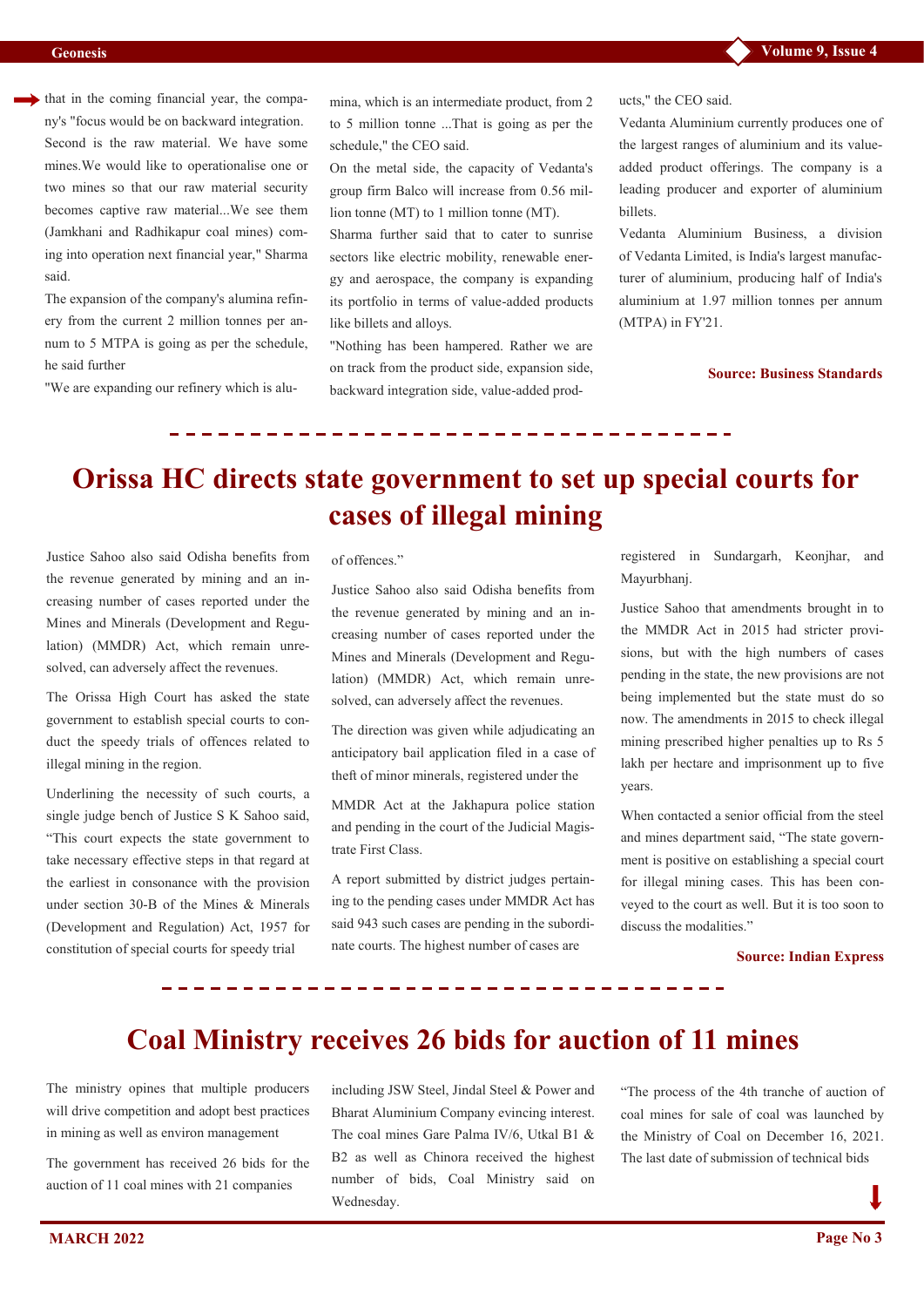was February 28, 2022. As part of the auction process, technical bids consisting of online and offline bid documents were opened on March 2, 2022 in the presence of the bidders," Coal Ministry said in a statement.

The online bids were decrypted and opened electronically in the presence of the bidders, the ministry said, adding that the sealed envelopes containing offline bid documents were \opened in the presence of bidders. Entire process was displayed on the screen for the bidders. A total of 26 bids have been received (both online and offline) against 11 coal mines. Two or more bids have been received for 5 coal mines, it added.

While Gare Palma IV/6 received the highest 8 bids, the Utkal B1 & B2 mines received 6 bids and Chinora (Chandrapur, Maharashtra) received four bids.

Under the commercial coal mining auction process, a total of 42 coal mines have been

successfully auctioned till date with a total cumulative PRC (peak rate capacity) of 86.404 million tonnes per annum (MTPA).

The ministry's view is that a coal mine auction for the sale of coal would create a marketplace for the dry fuel with multiple producers to drive competition and adopt best practices in mining as well as environment management. Auction of coal mines for sale of coal in a transparent manner is expected to encourage transparent pricing of coal, based on market forces.

#### Demand-supply gap

Demand for coal is higher than the current level of domestic supply of coal in the country. The gap between demand and domestic supply of coal cannot be bridged completely as there is insufficient availability and reserve of prime coking coal in the country. Besides, coal imported by power plants designed on imported coal and high grade coal required

for blending purposes is also imported in the country as this cannot be fully substituted by domestic coal as the country has limited reserves of high grade coal.

In the current fiscal year, against the prorated demand of 439.37 MT by the Central Electricity Authority (CRA), up to January 26, 2022, CIL has already supplied coal to the tune of 432.90 MT.

The government has fixed a target of all India coal production of 1.2 billion tonnes up to 2023-24. Coal India (CIL) has envisaged a coal production programme of 1 billion tonnes from CIL mines.

CIL has planned to produce a quantity of 700 MT in FY23. Against the above planned production, the state-run miner is slated to supply 591.4 MT to the power sector in FY23 according to the projected demand given by the Ministry of Power.

**Source: The Hindu Business Line**

### **India aims to reopen discontinued coal mines; seeks private participation**

India is looking to partner with private companies to restart mines that have previously been shut or had their production discontinued by state-run Coal India Ltd., or CIL, on a revenue sharing model, according to a coal ministry statement issued Feb. 24.

The move, which has seen interest from top companies including Adani Enterprises, Tata Power, Essel Mining JSW and Jindal Steel, a stakeholders' consultation is likely to see increase in production, lower import dependence and bring relief to domestic coal shortage in the country.

"There are many mines which were discontinued/closed in the past by CIL due to several

reasons and these could be reopened and productively brought into operation with the partnership of the private sector," the statement said.

CIL is looking to offer more than 100 such mines to the private sector on a revenuesharing basis in due course of time, the ministry said.

CIL's production over April-December 2021 increased by 5.3% on the year to 413.60 million mt, according to data from the company's website.

India aims to increase its domestic coal production to 1.2 billion mt by 2023-24 to reduce imports and bridge the demand-supply gap,

S&P Global Platts reported earlier. The government has rolled out a number of steps including the commercial auction of coal on a revenue share mechanism and single-window clearance to boost output and rolling auction. It also aims to add domestic production capacity through the approval of new projects and the expansion of those planned for the future.

CIL has also identified 15 projects with an expected annual output capacity of 160 million mt to boost production to 1 billion mt.

India's coal demand stood at 905.88 million mt in 2020-21, with domestic supply contributing 690.89 million mt and imports at 214.99 million mt, according to ministry data.

#### **Source: hellenicshippingnews.com**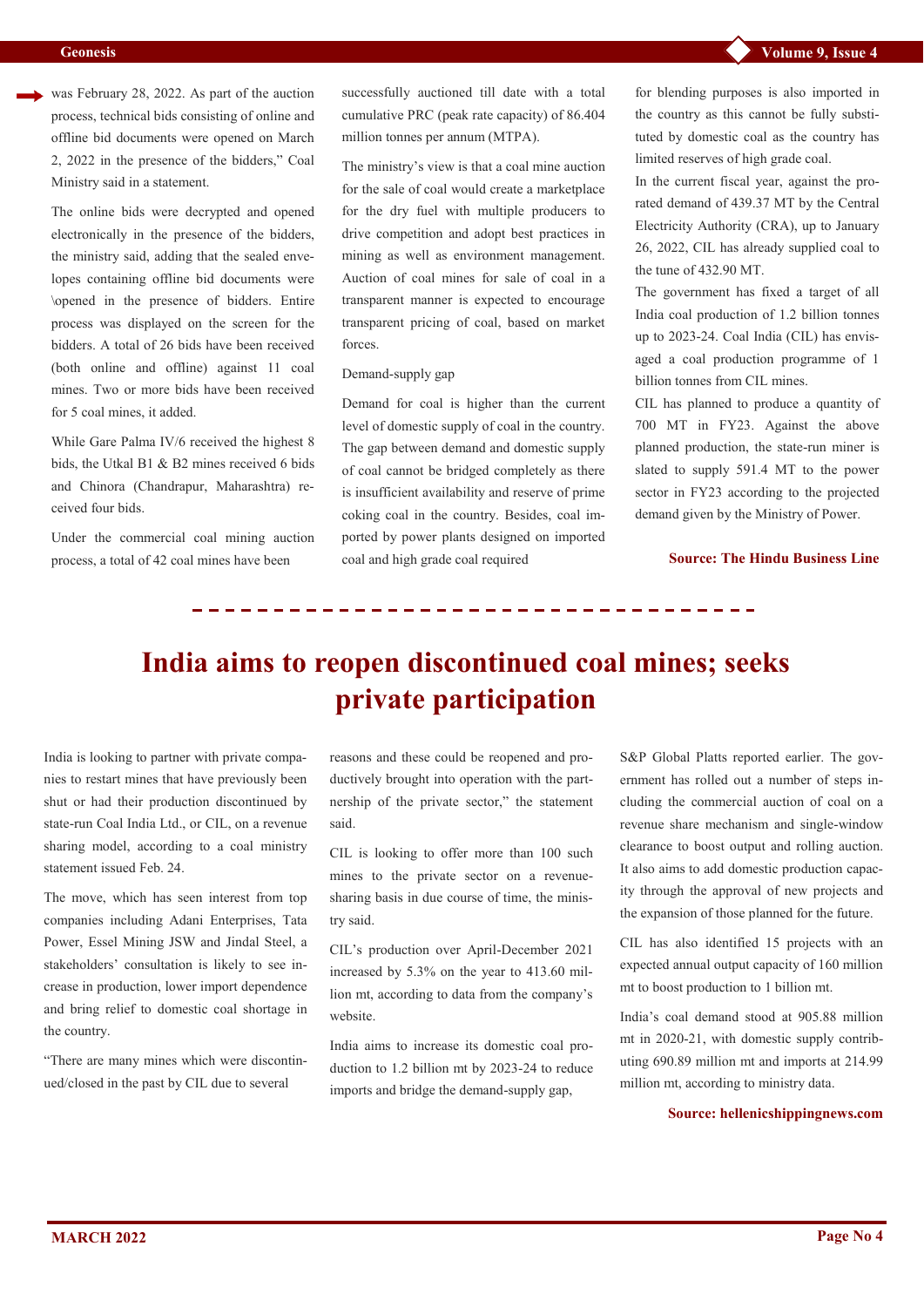# **42 mines auctioned till date for commercial mining: Coal Ministry**

The ministry said that the 10 blocks sold last week are projected to generate an annual revenue of Rs 2,858.20 crore, adding that the "annual revenue projected (is) based on the PRC (peak rate capacity) of mine."

A total of 42 coal blocks have been auctioned till date for commercial mining, the Coal Ministry said in a statement on Saturday. Of the said blocks, 10 coal mines were auctioned the past week under the third tranche, it added.

"Under the commercial coal mining auction process, a total of 42 coal mines, including… mines auctioned in tranche-3, have been successfully auctioned till date with a total cumulative PRC (peak rate capacity) of 86.404 million tonnes per annum (MTPA)," the statement said. The ministry said that the 10 blocks sold

last week are projected to generate an annual revenue of Rs 2,858.20 crore, adding that the "annual revenue projected (is) based on the PRC (peak rate capacity) of mine."

On the first day of the auction, five blocks were sold, with Dalmia Cement Bharat Ltd emerging as the highest bidder for two coal blocks in Jharkhand

While Mahanadi Mines and Minerals was the highest bidder for a coal block in Odisha, Yazdani Steel and Power was the highest bidder for another mine in the eastern state, the Ministry had said in a statement on Tuesday.

Assam Mineral Development Corp Ltd was the highest bidder for a mine in Assam.

On the second and the third days of auction, Jindal Steel and Power bagged Utkal-C coal

mine in Odisha while Hindalco Industries made the highest bid for Meenakshi mine in the eastern state.

BS Ispat Ltd emerged as the highest bidder for Majra mine in Maharashtra, and Assam Mineral Development Corporation bagged Garampani coal block in Assam.

Platinum Alloys Pvt Ltd bagged Namchik Namphuk mine in Arunachal Pradesh. WITH PTI

BS Ispat Ltd emerged as the highest bidder for Majra mine in Maharashtra, and Assam Mineral Development Corporation bagged Garampani coal block in Assam

Platinum Alloys Pvt Ltd bagged Namchik Namphuk mine in Arunachal Pradesh.

**-Source : NDTV**

### **India should focus on procuring minerals crucial for powering EVs: study**

- India is pushing for rapid adoption of electric vehicles (EVs) but it does not have certain minerals that are required for batteries that are crucial to powering this transition.
- A latest study by the World Resources Institute suggests that India should focus on ensuring adequate long-term arrangements with other countries to procure such minerals and ensure a smooth path for EVs.
- Experts working in the sector suggest that Indian companies should invest in mines outside India that are producing such minerals and focus on other crucial components of EVs such as motors.

Batteries are a crucial requirement for electric vehicles (EVs) and minerals such as cobalt and lithium are crucial for making these batteries.

Even as India is aggressively pushing for the faster adoption of EVs, it lacks reserves of these crucial raw materials. A recent study by the World Resources Institute (WRI) has said that India should make adequate arrangements for procuring such minerals from other countries to ensure a smooth path for electric vehicle growth in the country.

Even though there is no national target for electric vehicles in the country, the government of India is increasingly pushing for policies to encourage a comprehensive eco-system that will encourage the use of electric vehicles. These policies and initiatives span various central ministries, including the Department of Heavy Industries (DHI), NITI Aayog, Ministry of Power (MoP), Ministry of Urban Development (MoUD), Ministry of Road Transportation and Highways (MoRTH), and the Department of Science and Technology (DST).

For instance, the FAME-II scheme (by the DHI), which gives subsidies for EVs, and the Production Linked Incentive (PLI) scheme by NITI Aayog, which subsidises the setting up of Li-ion cell-manufacturing gigafactories, are aimed at fast-tracking the transformation in the transportation sector. NITI Aayog plans to transition three-wheelers to full EVs by 2023 and two-wheelers with an engine capacity of less than 150cc to full EVs by 2025.

The study, on electric vehicle battery technology, noted the challenges in India's demand for EVs so far. These include the high initial cost of vehicles, lack of charging and maintenance infrastructure, and consumer perceptions around battery performance. It said limited domestic battery-manufacturing capabilities and a non-existent supply chain is a hurdle to building EVs in India.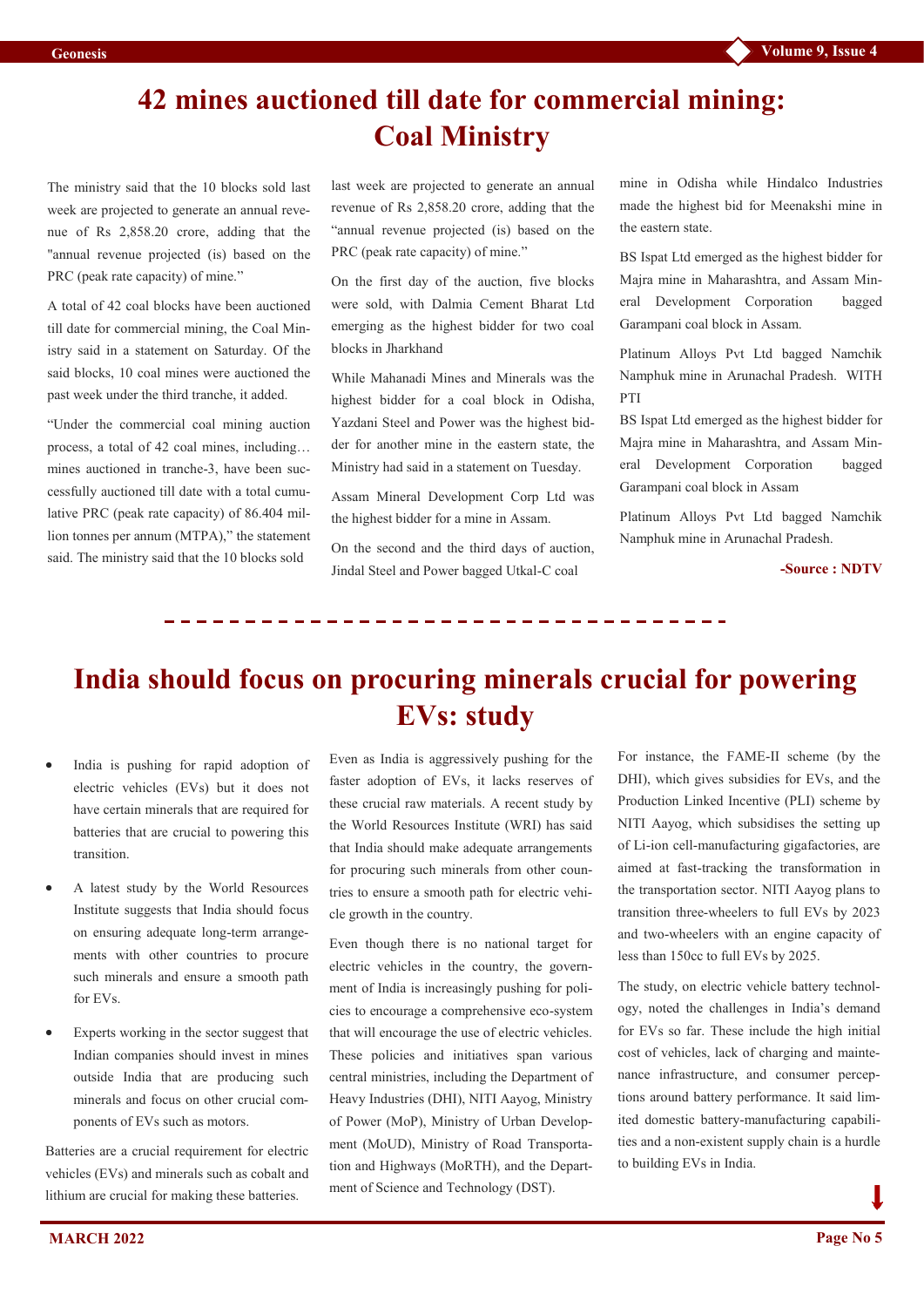The good news, however, is that despite there being no national target, at least 15 states across the country have released detailed policies for encouraging EVs. "Several state governments, including Karnataka, Maharashtra, Telangana, Uttar Pradesh, Kerala, Uttarakhand, and Delhi, have also taken steps to further developments in this space. These stateled initiatives include various activities such as providing funding for setting up of CoEs (Centers of Excellence) for R&D, incubation centers for clean energy start-ups, tax exemptions for EVs, promotion of skill development activities, adoption of e-buses for intracity public transportation, and setting up of charging infrastructure," said the study.

It further emphasised that these initiatives are in different stages of planning, and some of them have already been launched but the "picture varies from state to state".

According to the report, batteries require eight key raw materials including manganese (Mn), nickel (Ni), cobalt (Co), copper (Cu), aluminium (Al), graphite and titanium (Ti). It said that India has existing reserves of Mn, Ni, Cu, and Al.

"For these ores, an attempt should be made to produce high-value battery components that local and international cell-manufacturing companies can use. In the case of graphite, existing reserves should be evaluated for availability of large-flake graphite content … India has no reserves of the other raw materials (Co and Li), and for these, adequate arrangements for procuring ores or concentrates from other countries should be made. Localised processing of lithium concentrates is beneficial for the battery industry from a reliability and purity perspective. Purity of lithium raw materials is crucial for achieving long cycle life," the study noted.

While talking about the lack of access to necessary raw materials as an obstacle, Anil Dasgupta, who is the President and the Chief Executive Officer of the WRI, said in the report, "Resource availability could be a significant constraint in the future."

"For the raw materials that India lacks, locking in arrangements now to procure ores or concentrates from other countries in the future would be extremely advantageous. Additionally, the early creation of a closed recycling loop, where all materials that go into a battery are re-used at the end of its life, can enhance resource security while creating a sustainable battery life cycle," said Dasgupta in the report.

### **Set up infrastructure for recycling batteries**

The report suggested that infrastructure for recycling Li-ion batteries should be set up in parallel with the development of Gigafactories and other battery-industry-related efforts.

"Recycled batteries from EVs will become a prominent source of raw materials via urban mining. The initial setups could be in the form of pilot plants for recycling small volumes of Li-ion batteries. These can be great tools for skill development and for recycling process optimisation. Refurbishment centers could also be established prior to recycling to enable second life use in stationary applications," the study said.

Rahul Lamba, who is the founder of The Ener[gy Company,](https://theenergycompany.co.in/) a company that is working on the development of batteries, said, currently, India is in the same position as it was in 2010 when the mobile phone industry witnessed huge growth. "Right now, we know that the electric vehicle market is set for huge growth … so to avoid old mistakes we should have a clear focus on battery development."

"India does not have raw materials. For batteries, what we need to do is to finalise strategic sourcing. What the Indian companies need to do is invest in mines and secure the supply

chain of raw materials for the next 15-20 years. Efforts are already being made towards this. In addition to batteries, we need to focus on motors as well, which is another crucial component in EVs. Motors require rare earth elements and we have resources of such minerals," Lamba told Mongabay-India.

He also highlighted that Indian companies need to focus on increasing the budget for R&D (Research and Development) to make rapid advances in battery technologies. "We need to ensure that the products being used in India suit the Indian climate because it is quite different from the one in the countries where such battery technologies are being developed."

The study, meanwhile, also stressed on the importance of encouraging R&D in battery development. It said a "strong and mutually beneficial collaboration between industry and academia is needed to develop advanced technologies in India".

"Many of the innovations created in universities and research institutes are not able to move to the next stage of the development phase. A healthy network of incubation centers and COEs can help bridge the gap between industry and academia and foster the creation of a new start-up ecosystem in the field of clean energy technologies," it recommended.

It also said that central and state governments have to take various measures and help create an ideal environment so that India can attract next-generation technologies from the global R&D community as well.

The study suggested that "acquiring technologies for recycling batteries should also be given prominence along with the actual storage technologies" while noting that skill development in the space of Li-ion cell manufacturing will be critical for supporting large-scale manufacturing.

> **- Source: [Mayank Aggarwal o](https://india.mongabay.com/by/mayank-aggarwal/)n MONGABAY**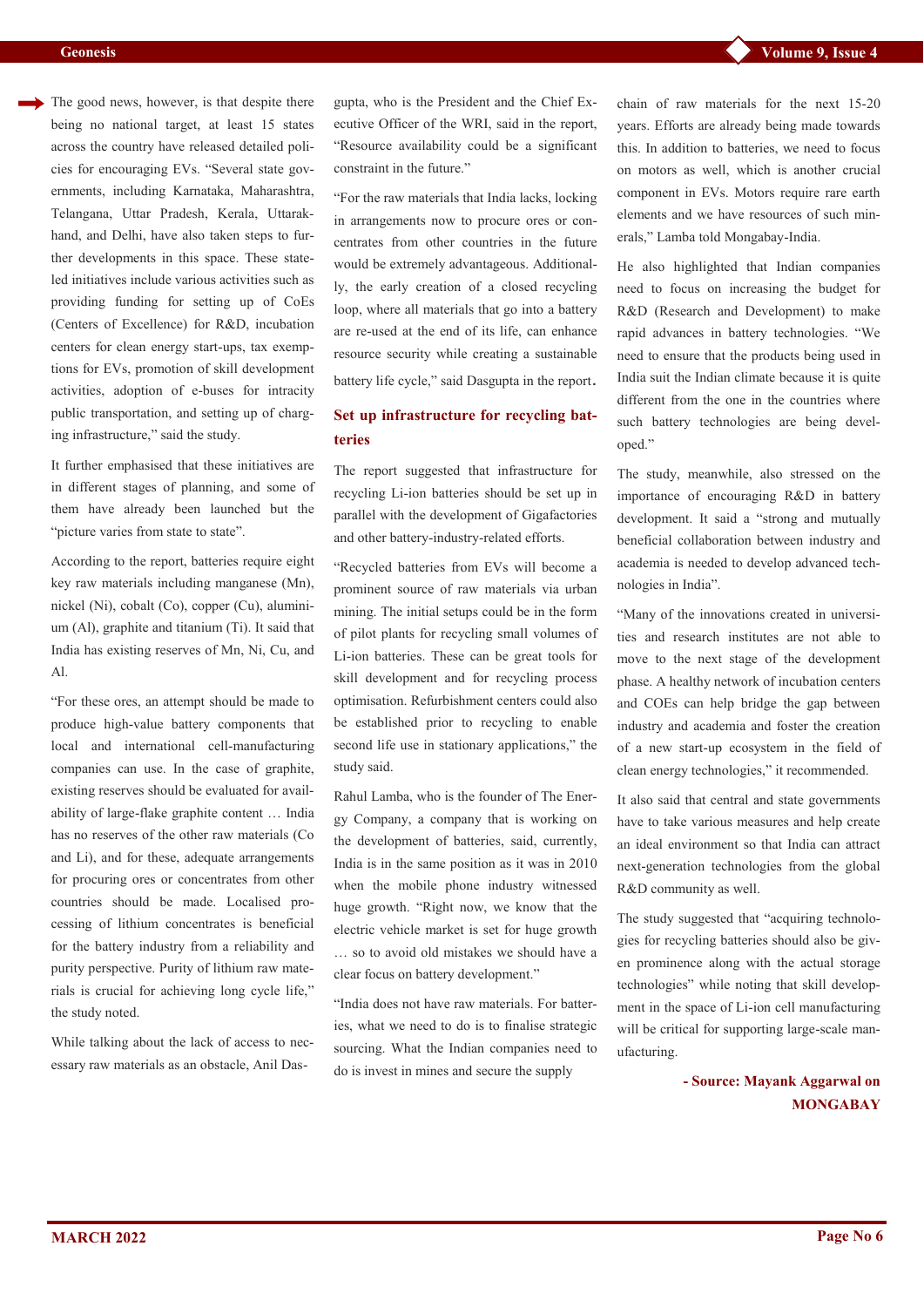# **Sarda Mines moves SC to direct Odisha govt to execute mining lease deed in its favour**

The CJI also slammed the Odisha government for its inaction, asking "it to be fair" as it took away 2,000 acre of land from the company.

Sarda Mines (SMPL) has moved the Supreme Court seeking a direction to the Odisha government to execute mining lease deed in its favour for the remaining 10 years out of the 30 years renewal that it was entitled to in terms of the Orissa High Court's earlier orders of 1991 and 1998 and the state mining authorities' February 1999. The mining lease is sought in respect of over 947.046 hectare Thakurani B-Block Iron Ore Mines in Keonjhar district, Odisha.

The company alleged that the state government had been denying and failing to comply with the central government's and the HC's repeated directions to renew the mining lease.

A Bench led by Chief Justice NV Ramana while seeking response from the state government have asked it to maintain status quo with regard to mining auction and not to take any coercive action against the mining company till the next date of hearing.

The CJI also slammed the Odisha government for its inaction, asking "it to be fair" as it took away 2,000 acre of land from the company.

The state government had on January 13 asked SMPL to handover possession of the mines,

including stock of minerals, plant and machineries, building structures, etc, to the mining officer.

Senior counsel Kapil Sibal and counsel Ankur Saigal, appearng for SMPL, argued that there was a settlement which had received the HC's nod in July 1998 under which its predecessor had surrended one bigger block (measuring 2,590.4 acres of Thakurani Iron Ore Mines, Keonjhar) of the two mining leases and was granted the other block for 30 years. Even the orders of the court clearly establish that Sarda had received a crystallised and firm grant of mining lease for 30 years from the date of execution of the lease deed in December 1991, they stated.

According to the mining company, the state government towards the end of 20 years had started to circumvent its rights for the remaining period of 10 years on one or the other pretext. "The state government took a somersault and took a stand that the lease was only for 20 years and the HC by an erroneous interpretation has come to conclusion that the lease was for 20 years and not 30 years," it stated, adding that the state government should be restrained from taking any coercive action or precipitative action against it during the pendency of the appeal in the apex court.

written understanding that the mining lease shall be executed for 20 years to start with and the balance 10 years will be executed after expiry of the said period," SMPL said in its appeal.

SMPL had moved the HC seeking a direction to the state government to execute a lease deed for the remaining 10 years out of the 30 years renewal. However, the Orissa HC had rejected its plea on the grounds that the orders of HC in 1991 and 1998 do not operate as constructive res judicata, SMPL had waived its right for grant of lease of 30 years by executing a lease for 20 years and the 2015 MMDR Act provisions operated as a bar to seek any renewal beyond 20 years.

SMPL, which was a supplier of high-quality ore to the Naveen Jindal-led JSPL plant had acquired a mining lease for over 947.046 hectare for 20 years from August 2001 to 2021 for Thakurani iron ore mine in Keonjhar in Odisha, but the environment clearance was granted only in 2004. However, the mining operations were stopped for want of the environmental clearance beyond March 2014. Later in January 2020, SMPL had paid Rs 933.60 crore for excess production of iron ore and had finally resumed its mining operations.

#### **-Source : Financial Express**

"The lease was executed with an express

### **GSI stumbles upon lithium reserves in Anantapur**

Anantapur: For several months now, an unremarkable patch of earth in the district, located a mere 60 kilometre away from here at Dadithota village in Lingala panchayat under Tadimarri mandal in the district has sent several arms of the Indian government into a tizzy. Geological Survey of India(GSI) officials had stumbled upon lithium deposits in the district said to be the 6th largest in the country.

Rajasthan, Chhattisgarh, Arunachal Pradesh, Jharkhand and Karnataka are the other states where the deposits are in abundance. About 10 villages in the Chitravati Balancing reservoir region face prospects of displacement if the Centre goes ahead with its plan for lithium mining. The lush green area, a horticulture hub is likely to eclipsed if villagers are to be relocated elsewhere.

Lithium and its compounds have several industrial applications, including heat-resistant glass and ceramics, lithium grease lubricants, flux additives for iron, steel and aluminium production and lithium batteries. The ancient igneous rock deposits in the region (a by-product of large scale volcanic activity in the Deccan plateau millions of years ago) holds the first traces of lithium ever to be discovered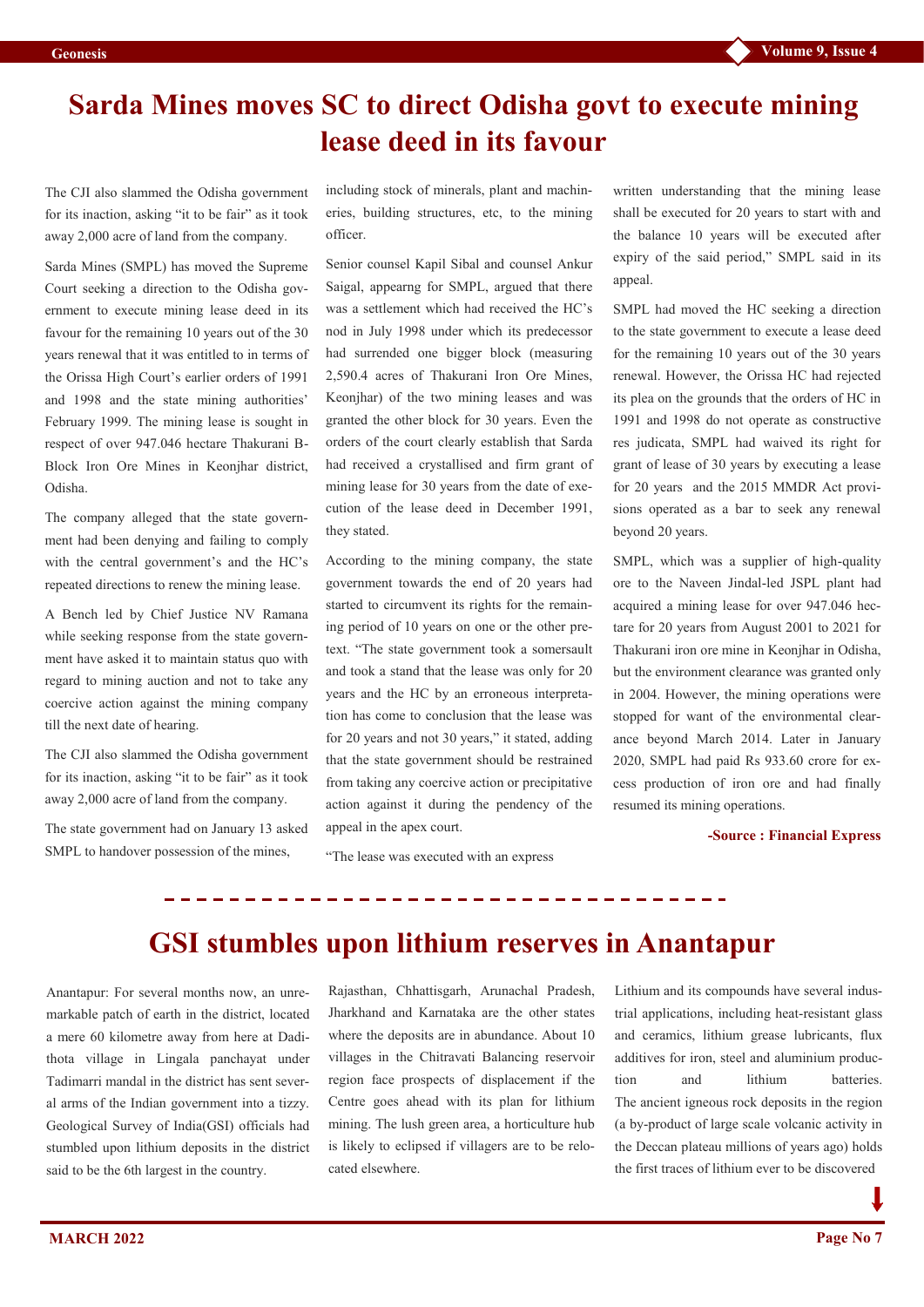in India.

With a potential to produce 66,000 tonne a year of battery-grade lithium carbonate, the

Anantapur mine may cause groundwater contamination with metals including antimony and arsenic, according to experts.

On February 18, a Central team visited Dadithota and five more villages in Lingala mandal to study the quantum of lithium reserves and the ramifications of its mining.

### **The trials of Goa's mining industry: A problem of politics, people and private industry**

Iron ore mining is a lifeline industry in the state, and it becomes a hot-button topic during every election season.

It was noon on a sunny day in February. Driving through the villages in the assembly constituency of Sanklim in north Goa, we reached Pissurlem constituency, where chief minister Pramod Sawant will contest in the upcoming election.

On the way, we passed trucks parked on the roadside. Ten years ago, these trucks transported iron ore from Goa's iron mines. Now, thousands of them sit unused, growing layers of rust in the open air.

At the other end of Pissurlem village is a large iron mine. Owned by Damodar Mangalji and Co. Ltd, it's been defunct for 12 years, like most of the iron mines in this part of the state. The mine's massive crater, formed through the mining process, is now filled with rainwater. The entire area is cordoned off with barbed wire, while security guards are posted around the water body.

A few kilometres away, we met Shivaji Parab, who owns a dhaba in Navelim-Myna village. Shivaji's is a riches to rags story: He once owned more than 20 trucks and was in the business of transporting iron ore. In 2011, he bought a new fleet of eight trucks after taking a hefty loan from a friend.

Business was booming, he said, and his family was happy. His largesse extended to helping poor girls in his village with their weddings and organising festivals at the local temple. But in 2012, things took a turn.

In October that year, the Supreme Court [banned](https://www.thehindu.com/news/national/other-states/in-goa-after-the-ban-on-mining/article23344024.ece) iron ore mining and exports in Goa, though this was conditionally revoked in

2014. But as the *[Wire](https://thewire.in/government/goa-iron-ore-mining-ban-continues-after-sc-rejects-review-petitions-upbraids-miners)* [reported,](https://thewire.in/government/goa-iron-ore-mining-ban-continues-after-sc-rejects-review-petitions-upbraids-miners) as of today, "no entity holds a valid lease to mine iron ore in Goa".

Shivaji struggled to repay the loan to his friend, especially considering mining stopped and, therefore, his income too.

He could have sold his trucks but there was now a problem of plenty; too many truck owners like Shivaji were suddenly unemployed and trying to sell off their vehicles. So, many of them lined the roads, gathering rust over the years.

"Fate took a turn for the worse after 2019," he said, his voice filled with emotion. "I once had a gold chain worth Rs 10 lakh around my neck and wore a bracelet worth Rs 1 lakh. All the police stations in this area were in my pocket. Only a call was enough to get the work done."

Desperate, Shivaji finally sold some property to pay off a portion of the loan. When one of his cheques bounced, his friend filed a case against him. He was jailed in 2019, he said, before he got bail.

"Now, I can't even send my daughter to a good school," he said. "I had not committed any crime but I had to go to jail, and no one was coming to bail me out."

He finally set up the dhaba in his home in the village. But he believes god is on his side.

"He [god] has brought me up so far and he will take care of me in future too," Shivaji said. "Now, I don't even want to take the name of mining...But what happened to me should not happen to anyone."

#### **A multi-layered problem**

Across villages like Kudne, Amona, Surla, Pali and Navelim are similar stories of locals who depended on iron mining for their livelihoods. Villagers told *Newslaundry* that if mining

resumes, their lives will change.

This is why the issue is central to politics in the state. In their election manifestos, all the major parties – including the Trinamool Congress and Congress – have promised to resume mining if they are elected to power.

Intriguingly, so has the Bharatiya Janata Party, even though it's already been in power in Goa for the last 10 years. During an event at Ponda assembly constituency, home minister Amit Shah [announced](https://www.business-standard.com/article/elections/goa-s-mining-industry-to-resume-with-double-force-after-polls-amit-shah-122013000780_1.html) that if the BJP wins in Goa, mining will start at "double force" through a transparent auction process.

Of course, the fact of the matter is that the decision to suspend mining was taken by the Supreme Court. None of the parties are offering up action plans on how to proceed.

Another aspect of the mining issue is whether it's a sustainable model from an environmental point of view. Additionally, Goa's mining industry had been monopolised by a handful of companies, whose work was arbitrary and whose profits ran into thousands of crores. A small part of it went to the government.

While the [Supreme Court allowed](https://www.downtoearth.org.in/news/supreme-court-allows-resumption-of-mining-in-goa-44110) the conditional resumption of iron ore mining in the state in 2014, there was still a bar on illegal mining, and there was "no change in the status of the mining leases which have been declared illegal earlier".

This includes several private mining companies that continued their work regardless.

*Newslaundry* reached out to Rahul Basu, research director of the Goa Foundation, which has helmed the fight against illegal mining in the state, to ask him what this means.

"The issue of mining has to be understood in five points," Basu said. "First, the owners of